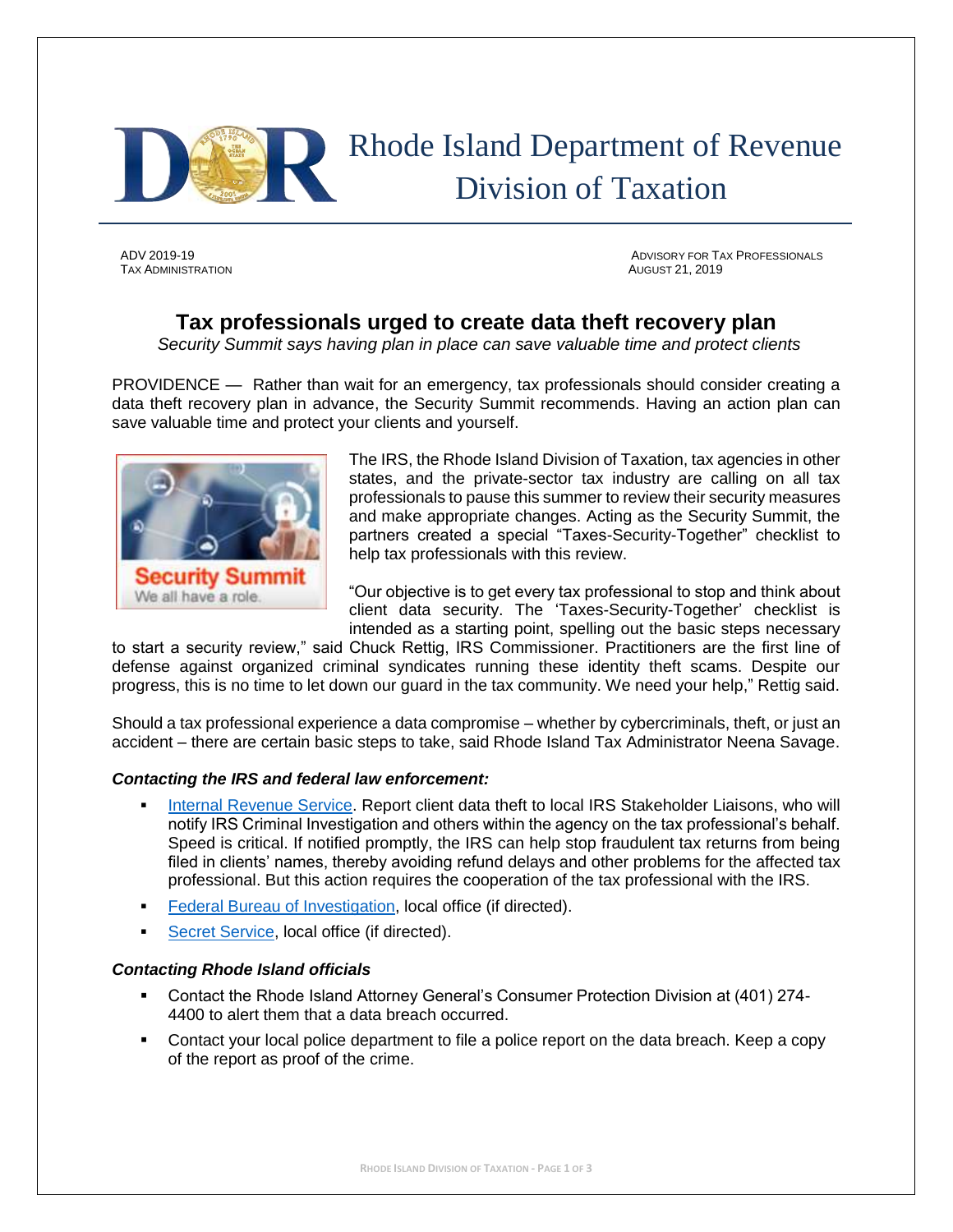- Notify the individuals affected that their personal information has been compromised. Notify them as quickly as possible, but no later than 45 calendar days after confirmation of the breach. For Rhode Island state notification requirements, see [Rhode Island General Laws §](http://webserver.rilin.state.ri.us/Statutes/TITLE11/11-49.3/INDEX.HTM)  [11-49.3](http://webserver.rilin.state.ri.us/Statutes/TITLE11/11-49.3/INDEX.HTM) and [http://www.riag.ri.gov/ConsumerProtection/About.php#.](http://www.riag.ri.gov/ConsumerProtection/About.php)
- Tell people what steps they can take, given the type of information exposed, and provide relevant contact information to them [\(www.IdentityTheft.gov/\)](https://www.identitytheft.gov/). For a model notification letter, refer to the Federal Trade  $*$  SF Commission's Publication, "Data Breach [Response: A Guide for](https://www.ftc.gov/system/files/documents/plain-language/pdf-0154_data-breach-response-guide-for-business-042519-508.pdf)  [Business.](https://www.ftc.gov/system/files/documents/plain-language/pdf-0154_data-breach-response-guide-for-business-042519-508.pdf)"
- Contact your insurance company to report the breach and to check if your insurance policy covers data breach mitigation expenses.
- Contact your attorney with any questions or concerns you may have.



Remember: Any breach of personal information could have an effect on the victim's tax accounts with the state revenue agencies as well as the IRS. Email the Federation of Tax Administrators at [StateAlert@taxadmin.org](mailto:StateAlert@taxadmin.org) to get information on how to report victim information to other states.

### *Contacting experts:*

- Security expert. They can help determine the cause and scope of the breach as well as stop the breach and prevent further breaches from occurring.
- Insurance company. Not only to report the breach, but to check if the insurance policy covers data breach mitigation expenses.

#### *Contacting clients and other services:*

- **E** [Federal Trade Commission](http://business.ftc.gov/documents/bus59-information-compromise-and-risk-id-theft-guidance-your-business) for guidance for businesses. For more individualized guidance, contact the FTC at [idt-brt@ftc.gov.](mailto:idt-brt@ftc.gov)
- Credit / identity theft protection agency. Certain states require offering credit monitoring and identity theft protection to victims of identity theft.
- Credit bureaus. Notify them if there is a compromise and let them know that your clients may seek their services.
- Clients. At a minimum, send an individual letter to all victims to inform them of the breach but work with law enforcement on timing. Clients should complete IRS Form 14039, Identity Theft Affidavit, but only if their e-filed return is rejected because of a duplicate Social Security number or they are instructed to do so.
- **•** Remember: IRS toll-free assisters cannot accept third-party notification of tax-related identity theft. Again, preparers should use their local [IRS Stakeholder Liaison](https://www.irs.gov/businesses/small-businesses-self-employed/stakeholder-liaison-local-contacts) to report data loss.

The objective of the "Taxes-Security-Together" checklist is to ensure that all tax professionals, whether in a one-person shop or a major firm, understand the risk posed by national and international criminal syndicates, take the appropriate steps to protect their clients and business, and understand the laws around their obligation to secure that data.

"The number of tax professionals reporting data thefts to the IRS remains too high, and it puts tens of thousands of taxpayers at risk for identity theft," Rettig said. "We hope tax professionals will use the Summit checklist as a starting point, not an end point, to protect their client's data — and themselves. It's not only a good business practice, it's the law."